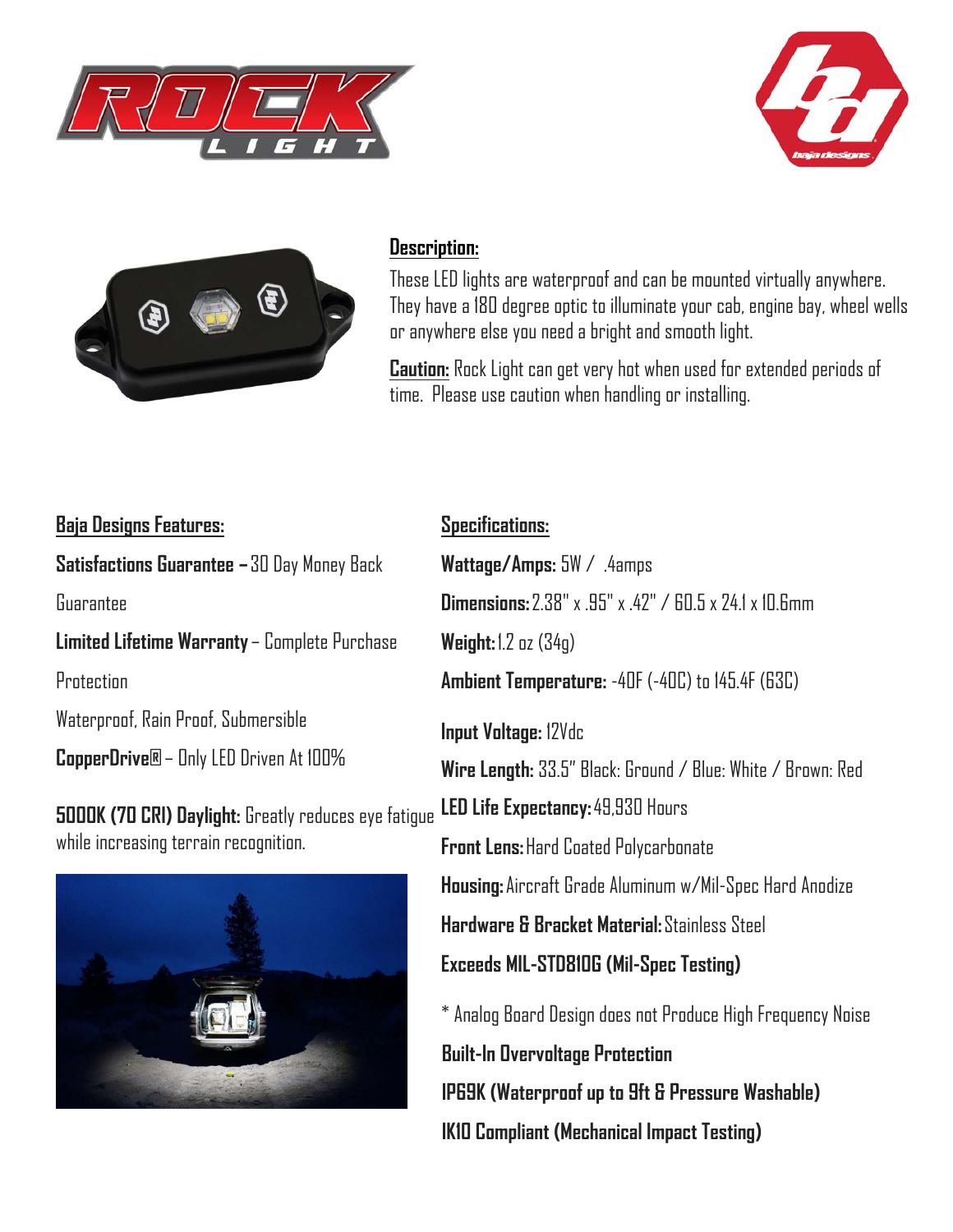



| Part<br>Number | <b>Description</b>                                   | <b>Inches</b><br>(mm)       | W<br><b>Inches</b><br>(mm) | Н<br>Inches<br>(mm) | Weight<br>$\mathbf{u}$<br>(Grams) | <b>MSRP</b> |
|----------------|------------------------------------------------------|-----------------------------|----------------------------|---------------------|-----------------------------------|-------------|
| 39-8045        | LED, Rock Light (White & Red)<br>$(70CRI)$ $(630nm)$ | 2.38<br>(B <sub>0.5</sub> ) | 0.95<br>(24.1)             | 0.42<br>(10.6)      | 1.2<br>(34)                       | \$74.95     |
| 39-8046        | LED, Rock Light (Amber)                              | 2.38<br>(B <sub>0.5</sub> ) | 0.95<br>(24.1)             | 0.42<br>(10.6)      | $1.2\,$<br>(34)                   | \$64.95     |
| 39-8047        | LED, Rock Light (Green)                              | 2.38<br>(B <sub>0.5</sub> ) | 0.95<br>(24.1)             | 0.42<br>(10.6)      | 1.2<br>(34)                       | \$64.95     |
| 39-8048        | LED, Rock Light (Blue)                               | 2.38<br>(B <sub>0.5</sub> ) | 0.95<br>(24.1)             | 0.42<br>(10.6)      | 1.2 <sub>2</sub><br>(34)          | \$64.95     |
| 39-8049        | LED, Rock Light (Red)                                | 2.38<br>(B <sub>0.5</sub> ) | 0.95<br>(24.1)             | 0.42<br>(10.6)      | 1.2<br>(34)                       | \$64.95     |
| 39-8050        | LED, Rock Light                                      | 2.38<br>(B0.5)              | 0.95<br>(24.1)             | 0.42<br>(10.6)      | 1.2<br>(34)                       | \$64.95     |

LED Rock/Dome Light Instructions

Congratulations on purchasing a Baja Designs rock/dome light. Installation can be performed two different ways.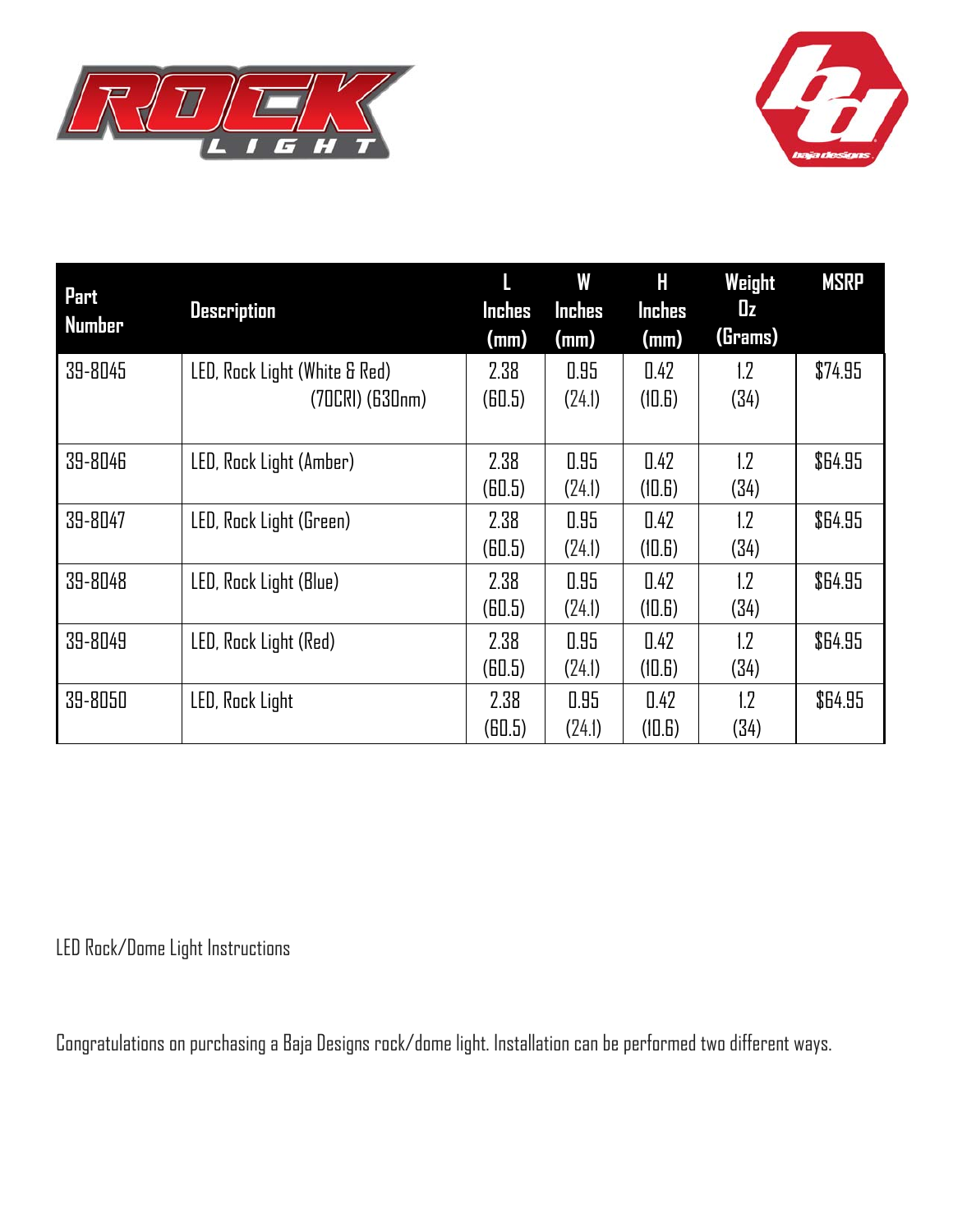



1. Utilizing the included tube mount, install the shorter M4 hardware through the rock light and overmold secure the back with the provide M4 nuts. Once the rock light has been

installed you can slide the provided zip tie through the zip tie channel followed by securing the rock light and tube mount to the desired location.

2. Drill and tap two M4 x 0.7 holes while utilizing the longer M4 bolts mount the rock/dome light unit to your vehicle.

The rock/dome light requires 12v power. The red wire is positive and the black wire is ground. The unit can become hot so be careful it is not mounted near anything that may melt or be damaged by the heat. If you have any questions regarding the installation please contact Baja Designs at 760-560-2252.

LED Rock/Dome Light Instructions

Congratulations on purchasing a Baja Designs rock/dome light. Installation can be performed two different ways.

1. Utilizing the included tube mount, install the shorter M4 hardware through the rock light and overmold secure the back with the provide M4 nuts. Once the rock light has been installed you can slide the provided zip tie through the zip tie channel followed by securing the rock light and tube mount to the desired location.

2. Drill and tap two M4 x 0.7 holes while utilizing the longer M4 bolts mount the rock/dome light unit to your vehicle.